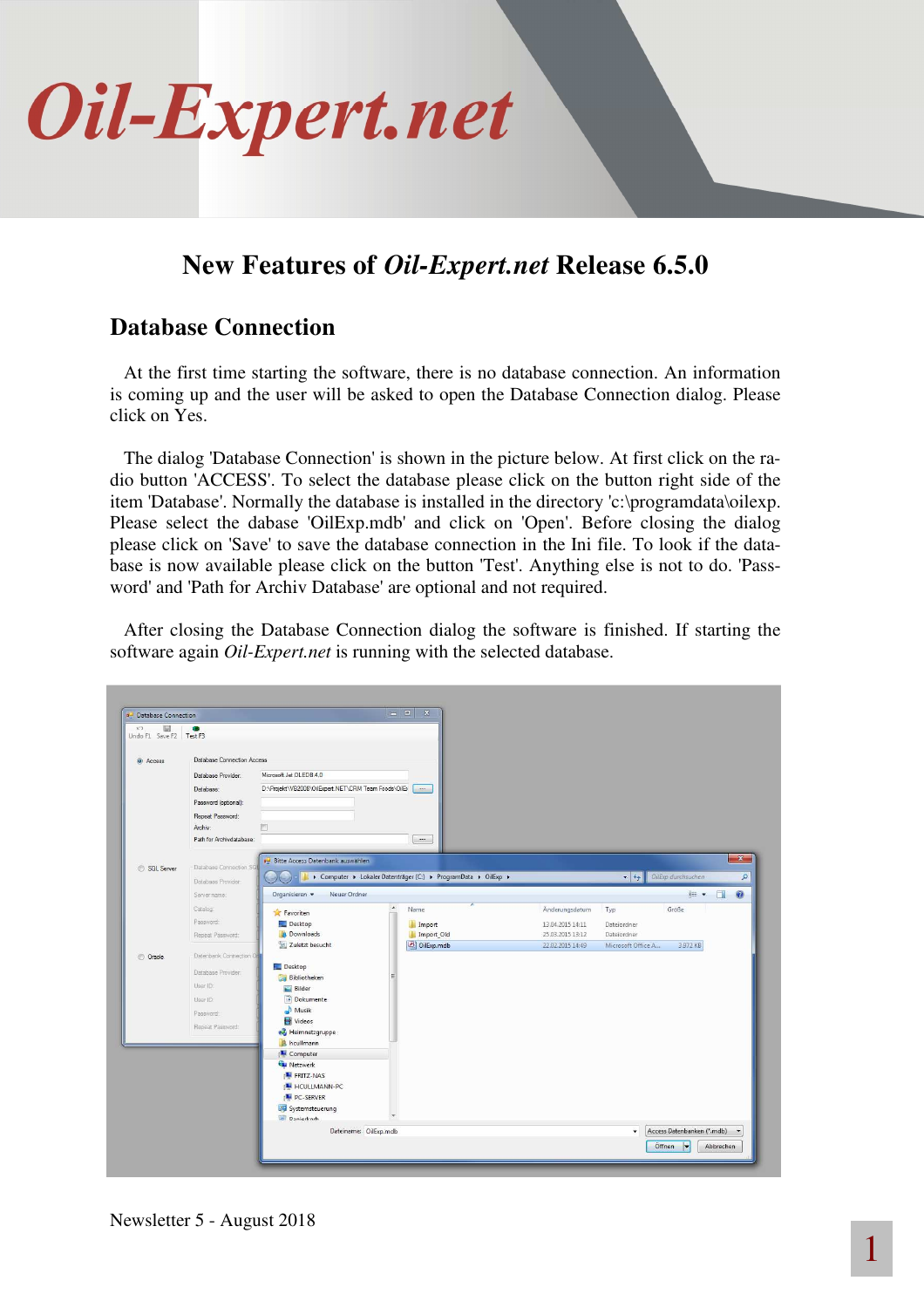## Oil-Expert.net

The database connection function can also be used to connect the *Oil-Expert.net* software with another OilExp database, eg a test database. To change the database please select the item *Miscellaneous Data / Database Connection*.

|                                            |                                                                                                                                                                                                     | OilExpert Copyright 2017 by Dr. Cullmann ( |
|--------------------------------------------|-----------------------------------------------------------------------------------------------------------------------------------------------------------------------------------------------------|--------------------------------------------|
| File                                       | User<br><b>Settings</b>                                                                                                                                                                             | Help                                       |
|                                            | Dr. Cullmann Consulting                                                                                                                                                                             |                                            |
| <b>Projects</b><br>— Title<br>⊟ Masterdata | <b>Experts Search</b><br>SOFA Database<br>⊟ Customer Data<br><b>Customers</b><br><b>Branches</b><br><b>Positions</b><br><b>E</b> Projekt Data<br><b>Project Actions</b><br><b>Project Approvals</b> |                                            |
|                                            | Project Retail Type<br><b>Project Style</b><br><b>Project Type</b><br>- Project Output Type<br>- Project Input Type                                                                                 |                                            |
|                                            | <b>Project Delivery Form</b><br>Datasheet Types<br>⊟ Parameter Data<br><b>Parameters</b><br><b>Parameter Groups</b>                                                                                 |                                            |
|                                            | <b>E</b> -Component Data<br><b>Components</b><br>- Component Groups<br>- Component Type<br><b>Origin</b>                                                                                            |                                            |
|                                            | — Price<br>⊟ User Data<br><b>User Management</b><br>A Miscellaneous Data<br><b>Registration</b>                                                                                                     |                                            |
|                                            | Database connection<br><b>E</b> Data of production sites<br><b>Production sites</b><br><b>Countries</b><br><b>Regions</b>                                                                           |                                            |
|                                            | <b>Currencies</b><br>Languages                                                                                                                                                                      |                                            |

After selection the dialog shown on the previous page opens and a new database can be selected by following the procedure described. After restarting the software the new database is available.

The Access database can be protected by a password. This password is saved in the INI file as encrypted text. But be carefully and don't delete the INI file or forget the password, because in this case the database can not be used any more.

Another feature is to archiv the database each time the software is closed. To use this feature please click on the checkbox *Archiv* and put in a directory for the archived databases. The name of the archived database files is *OilExp\_mm.dd.yyyySince nowhhmmss*. This feature is useful if there are problems with the database. Don't forget to return this feature, because otherwise the hard disk can overflow.

From now on two other database formats are possible - Microsoft SQL-Server and Oracle. Before using these databases all tables and queries must be converted fro Access to SQL-Server or Oracle. After that, the data from Access must be exported. If you are planning a migration to SQL-Server or Oracle please contact us.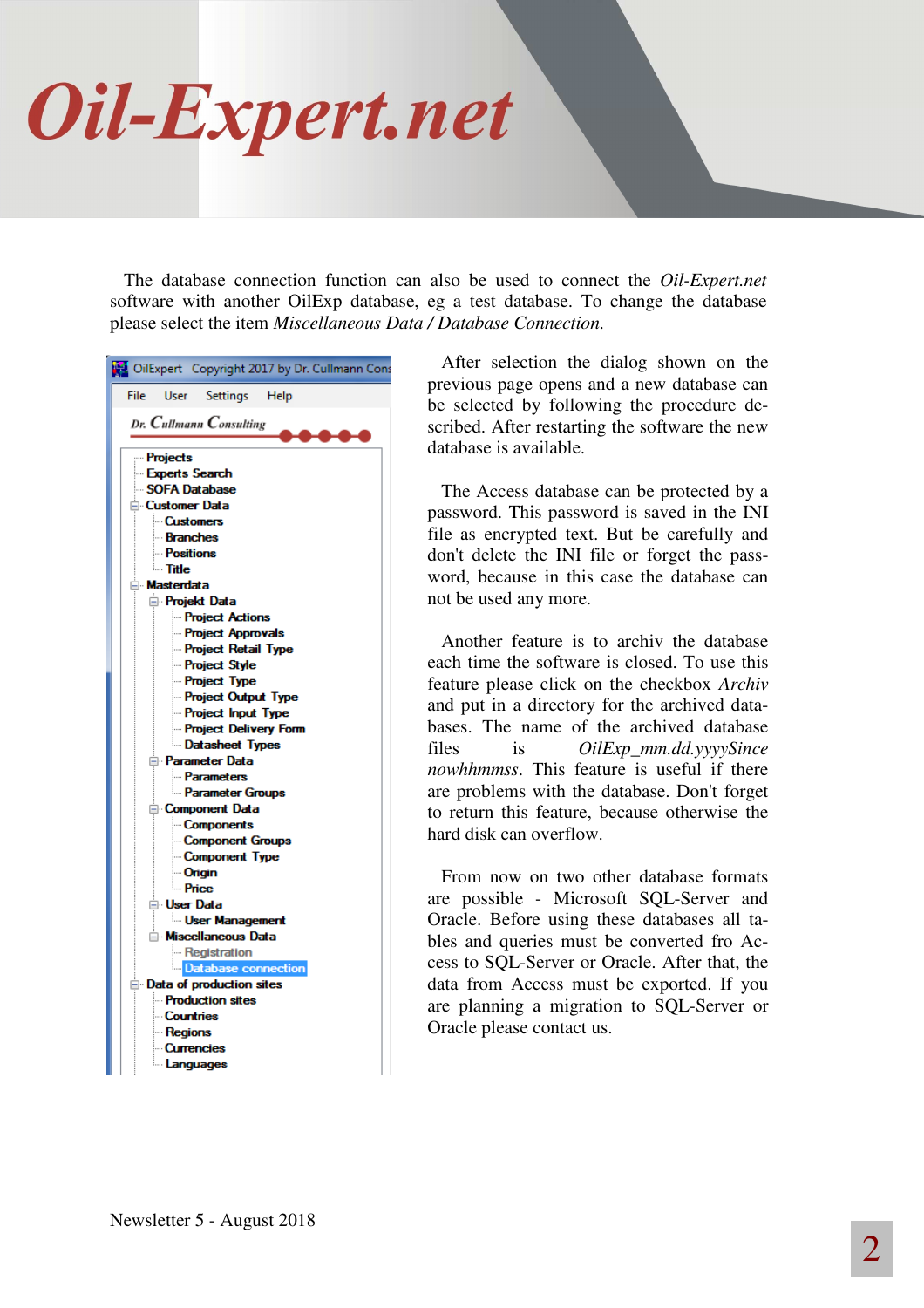

#### **Calculation of SFC values**

From this version, SFC values can be determined for arbitrary temperatures. These values are calculated by interpolation. The prerequisite is, of course, that corresponding SFC values calculated with solubilities are present. Example: SFC values were calculated at 10  $\degree$  C, 20  $\degree$  C, 30  $\degree$  C. and 40  $\degree$  C. Then only values between the temperature range 10 ° C to 40 ° C can be interpolated.

In addition, the melting point can be estimated from the SFC values. This estimate is based on the fact that the melting point is the temperature at which the SFC value is between 5% and 6%. The software uses the SFC value 5.5%. Because this procedure is based on experience, the estimated value for the melting point are not of great accuracy. If the measured SFC value at the highest temperature, for example  $40^{\circ}$ C is over 6%, the melting point is indicated as: *melting point > 40°C*.

For the interpolation there are two ways. The first is to use the *Component Mixer* (see picture below) for interpolation of SFC values for any temperatures. The second way is to calculate the SFC values for predefined temperatures in the worksheet (see picture on next side).



Newsletter 5 - August 2018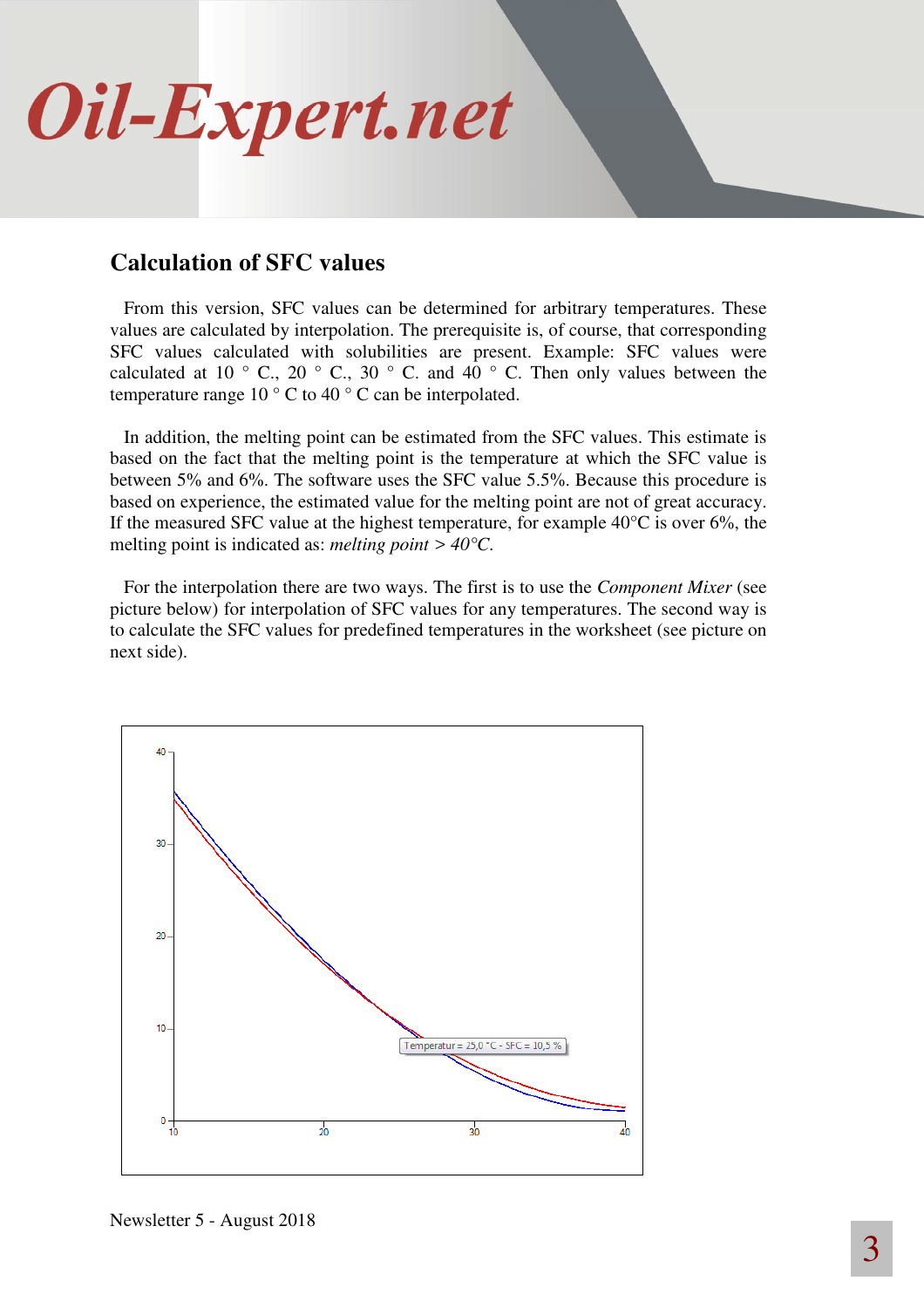## Oil-Expert.net

If the *Component* Mixer is opened then click with the mouse on a point on the curve. then the temperature and the corresponding SFC value are displayed for that point. In this way, you can subsequently calculate the SFC values for arbitrary temperatures, eg 15°C, 26.5°C, etc. These values are interpolated, and can be interpolated only within the calculated temperature range. Please note, that the accuracy of the interpolated values is lower as for the calculated values. In practice, it is useful to have at least four calculated SFC values in the range of 10  $\degree$  C to 40  $\degree$  C. However, it should not be less than three.

The second way is to interpolate for predefined temperatures, eg 15°C, 25°C and 35°C. In this case the SFC values are interpolated in the worksheet (see picture below) and are compared with the target values. First the corresponding parameters must be defined in the menu section *Master data / Parameter Data / Parameters* such as N15, N25 or N35. If the calculation routine is checking one of these parameters, the interpolation is initiated.

For this way of interpolation there are the same restrictions as before: The interpolated SFC values can only be interpolated within the calculated temperature range. Please note, that the accuracy of the interpolated values is lower as for the calculated values. In practice, it is useful to have at least four calculated SFC values in the range of 10  $\degree$  C to 40  $\degree$  C. However, it should not be less than three.

If the calculation failes the value **999** is written in the column *Calc*. This can happen if the temperature for the interpolated value is outside the range. Example: The range of calculated SFC values is from 10 to 40°C. The **999** occurs if the temperature is outside the range eg 5°C or 45°C.

| Name          | Unit | Min | Req  | Max | Calc | ▲                        |
|---------------|------|-----|------|-----|------|--------------------------|
| <b>Solids</b> |      |     |      |     |      |                          |
| 10°C          | Y.   |     | 35.0 |     | 35.8 | Ξ                        |
| 15°C          | Y.   |     | 25.7 |     | 25.7 |                          |
| 20°C          | X    |     | 17.0 |     | 17.4 |                          |
| 25°C          | Y.   |     | 10.4 |     | 10.4 |                          |
| 30°C          | X    |     | 6.0  |     | 5.4  |                          |
| 35°C          | X    |     | 2.1  |     | 2.1  |                          |
| 40°C          | X    |     | 1.5  |     | 1.1  | $\overline{\phantom{a}}$ |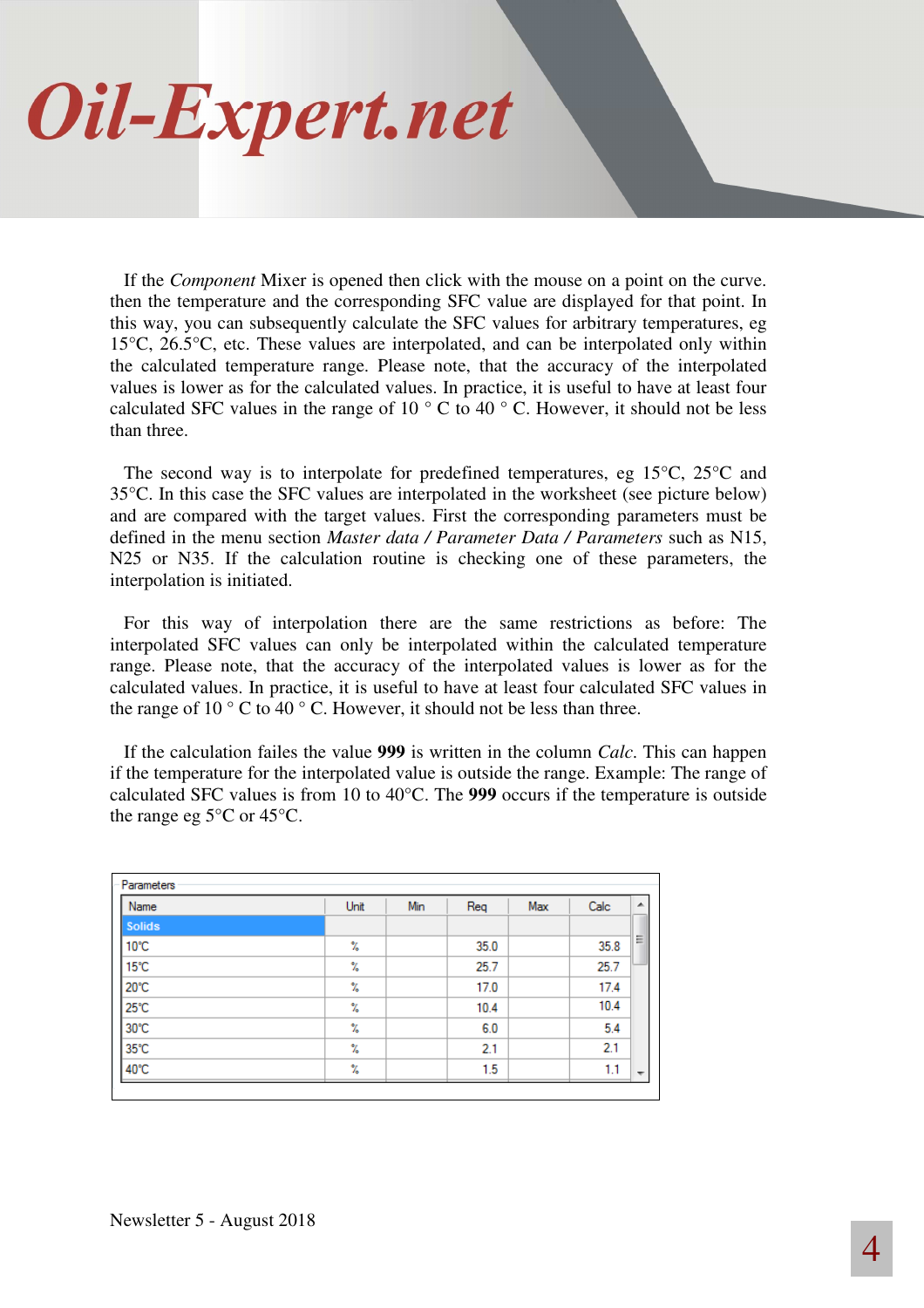

### **Estimate of the Slip Melting Point**

In this release the slip melting point is estimated from the calculated SFC values. This estimate is based on the fact that the melting point is the temperature at which the SFC value is between 5% and 6%. For the estimate of the melting point, the software uses the value 5.5%. Because this procedure is based on experience, the estimated values for melting point are not of great accuracy - **±2°C**.

To avoid high expectations of accuracy, you should set the number of decimals for the slip melting point to 0. If the slip melting point is higher as the highest temperature of the SFC values - eg  $40^{\circ}$ C - the value for the slip melting point is set to 999.

So that the software can recognize the slip melting point, the short name must be '**MP**'. Please do not change the short name.

#### **Global settings for Min/Max amounts in blends**

In practice, the question often arises whether the quantity in the formulation of a particular component group can be limited? For example to set the amount of interestifications to max 35%, independent of the individual raw material, or the sum of liquid oils to minimum 50%, or palm products (palm oil, palm stearin, palm olein) to max 40%.

From now on this function is available in *Oil-Expert.net*. The minimum and maximum amounts are defined in the masterdata dialog *Component Groups* - in the menu tree *Master data / Component Data / Component Groups*. An example is shown in the picture below.

| KG.<br>Add F1 Undo F2 Save F3 Up F4 Down F5                                                                                                              |                          | $\times$<br>Delete F6 |                                                   |
|----------------------------------------------------------------------------------------------------------------------------------------------------------|--------------------------|-----------------------|---------------------------------------------------|
| Defined component groups                                                                                                                                 | Component groups<br>Name | Interestification     |                                                   |
| Interestification<br>۰<br>Animal<br>Others<br>Non Fat<br>Soybean<br>Ξ<br>Sunflower<br>Groundnut<br>Rapeseed<br>÷<br>$\Delta$ $\rightarrow$ $\rightarrow$ | Min<br>Max               | 35                    | Global settings for min/max amount in blends<br>x |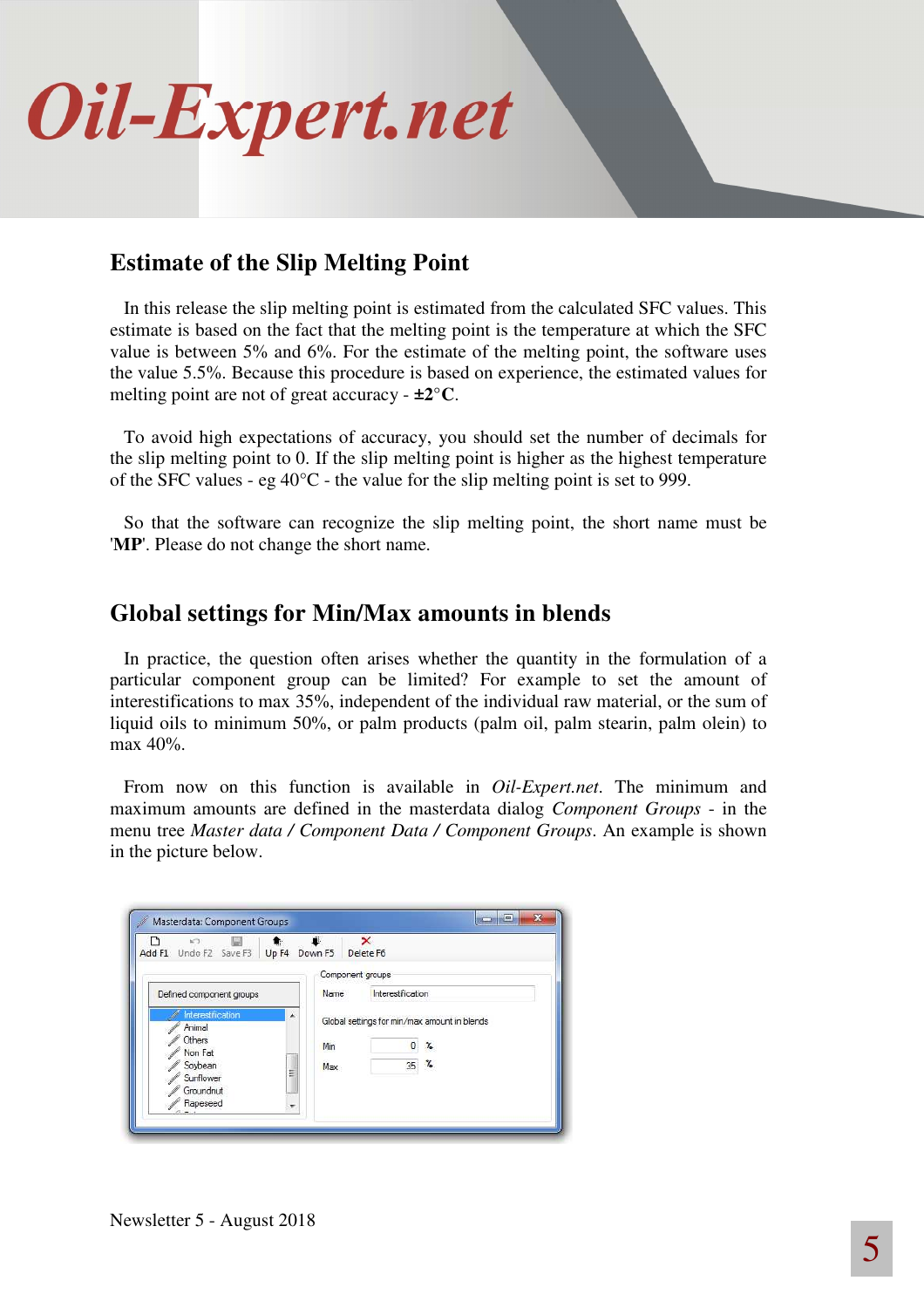# Oil-Expert.net

In this case the amount of the sum of interestificaions is set from 0% to maximum 35%. This means, whether one or more interestifications are required, the sum of interestifications is always  $\leq$  35%. Solutions with more than 35% of interestifications are discarded.

In the same way it is possible to set the liquid oils to the range from minimum 50% to maximum 100%. In this case all solutions < 50% liquid oils are discarded.

But beware, if more than one restriction is defined, it may be possible that no more solutions are found. In this case, try to increase the number of iterations, e.g. from 100 to 150 (see picture below). But do not define too many restrictions. Then solutions can no longer be found.

By default the minimum value of each component group is set to 0% and the maximum value to 100%.